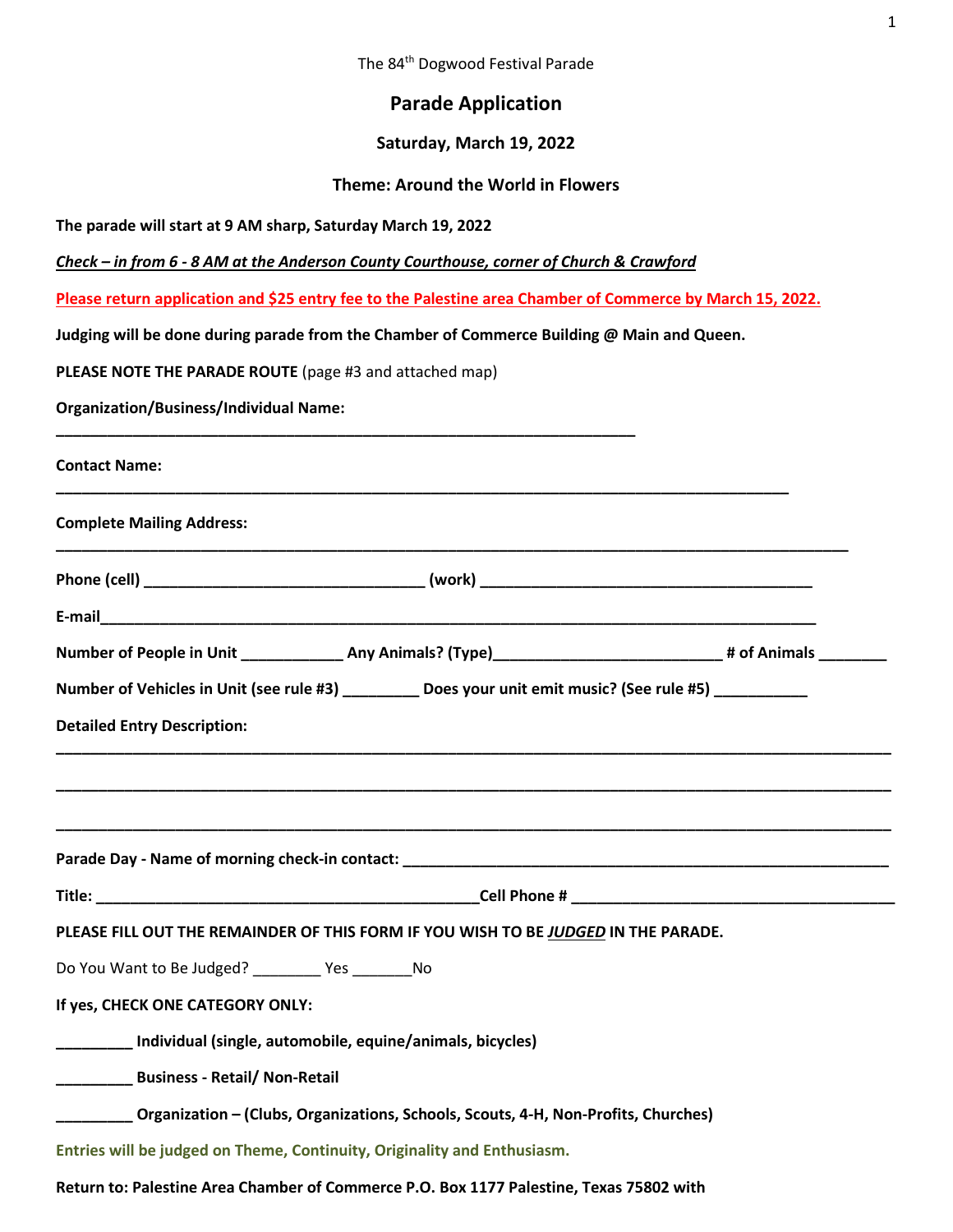**OFFICE: 903.729.6066 FAX: 903.729.2083 E-MAIL: info@palestinechamber.org**

FOR OFFICE USE- ENTRY #:

### **2022 84th Annual Dogwood Festival Parade Around the World in Flowers**

# □ **I have read the attached general rules & regulations regarding the 2022 Dogwood Festival Parade, and I agree to comply with them.**

In consideration of being accepted as a participant, we irrevocably grant the Palestine Area Chamber of Commerce the exclusive right to use in any media our name, likeness, photos or reproduction of our performance for any purpose including promotion, advertising or otherwise. With these rights, we hereby release the Palestine Area Chamber of Commerce and it's agents from any claim, liabilities and/or damages which may now or in the future arise by reason of such use. Furthermore, we acknowledge that we are aware of the risks associated with participation in the Parade and, therefore, on our behalf and that of our heirs, do hereby release the Palestine Area Chamber of Commerce and it's agents for any and all claims, liabilities and/or damages on account of any personal injury or property damage which may occur from any cause before, during or after the Parade. I hereby release and hold harmless the sponsors, promoters, and all other persons and entities associated with this

event.

All entries must be postmarked by the registration deadline: **DEADLINE: 4PM on March 15, 2022**

**Please return application and \$25 entry fee to the Palestine area Chamber of Commerce by March 15, 2022.**

(Those not registered by this time may participate but will not be judged or qualify for awards.)

| Signature:         | Date:  |  |
|--------------------|--------|--|
| <b>Print Name:</b> | Title: |  |
| Phone: (Work)      | (Cell) |  |

# **2022 PARADE UNIT RULES, GUIDELINES, AND INFORMATION**

**1. Parade Route: Start at Courthouse Square – Go down Avenue A. Turn RIGHT onto Main Street. Follow Main Street to Queen Street. Take a RIGHT onto Queen Street. Continue to Crawford Street. Turn RIGHT onto Crawford St and continue back to the courthouse to end. (SEE ATTACHED MAP)**

For safety reasons: stopping your vehicle early to let off riders or disbanding will result in being banned from further participation.

2. For the safety of the public, parade participants are **NOT** allowed to throw candy or other materials from the

entries before, during, or after the parade. Candy and other materials may be **HANDED OUT – NOT THROWN**

along the parade route by those walking with the entry. *Violation of this rule will require immediate removal.*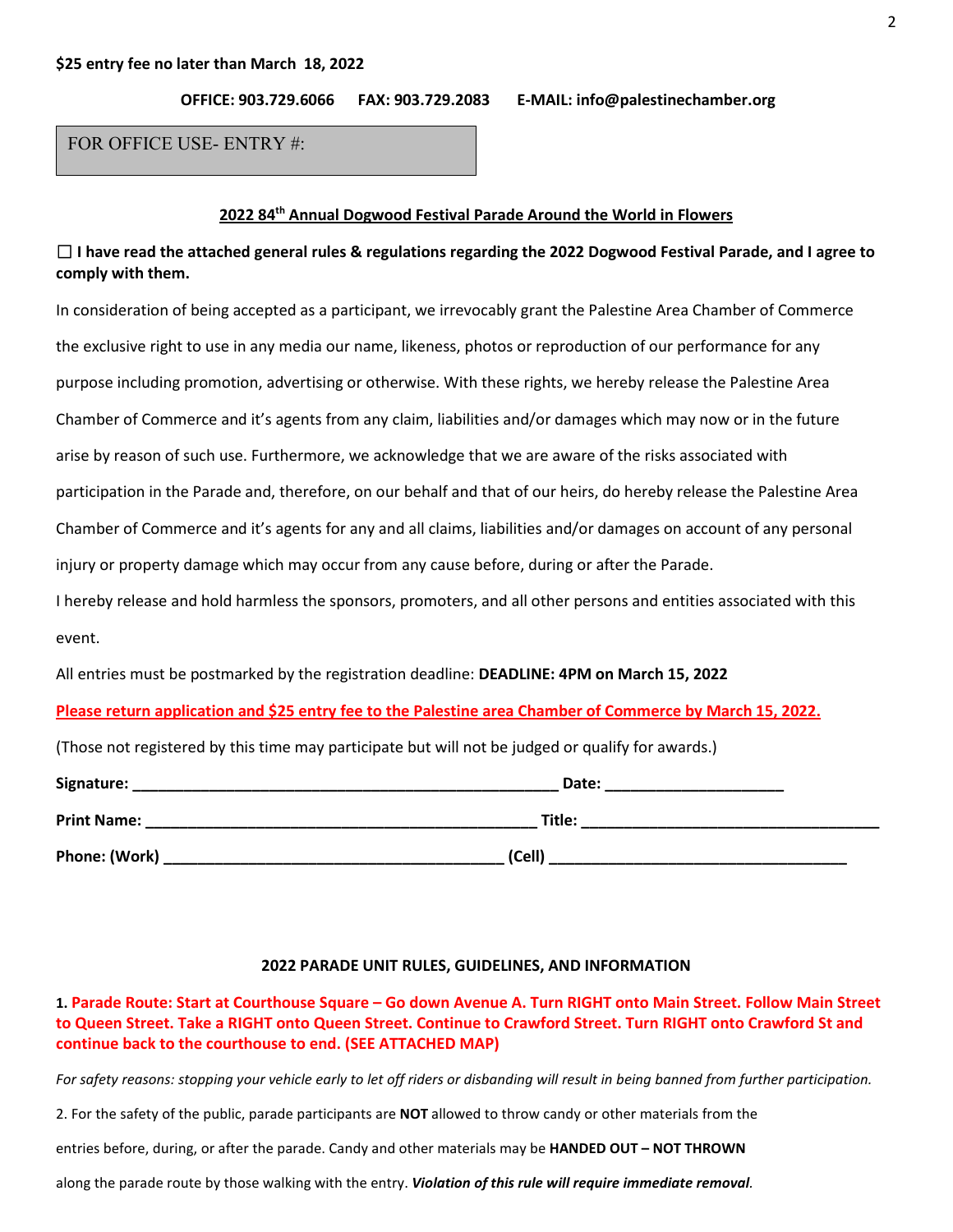3. All accepted participants must sign the enclosed waiver & return the application. All motorized vehicles used in

#### Parade **MUST** supply a current insurance form with application. **All Moving Vehicles are not allowed to**

#### **demonstrate excessive out of line movement, NO Popping Wheelies, Revving motors – NO EXCEPTIONS!**

- 4. The Palestine Area Chamber of Commerce reserves the right to restrict, limit, accept or reject any application.
- 5. Units emitting excessive loud music or sound from their parade unit will not be permitted.
- 6. Entrants are required to identify their entry by:
	- a. Entry number **must** be VISIBLY affixed to the passenger side of your unit so the judges can identify you.
	- b. Affixing a 22" x 24" poster board on the right side (passenger side) of the entry containing the name

of the individuals, club or business. (you may include additional signage on other parts of the float)

#### *Participants with unclear signage will not be judged. Parade Theme must be incorporated to be eligible for judging.*

#### 7. **PRIZES:**

· \$200 cash prize will be awarded for Best Overall Float.

· 1st, 2nd & 3rd place awards will be given in the categories of Individual, Business & Organization.

The winner will be awarded on the Main Stage at 3 PM Saturday, March 19, 2022.

- 8. **ALL ENTRIES** should be decorated or have some entertainment value.
- 9. **ALL EQUINE ENTRIES** must present current **COGGINS** papers at time of application. **NO EXCEPTIONS!**

**NOTE**: The Palestine Area Chamber of Commerce reserves the right to restrict, limit, accept or reject any unit application or to remove anyone from the parade that is a threat to the public, or uses inappropriate language or gestures.

#### **Throwing candy or favors from the float or vehicle is PROHIBITED.**

# **KEEP THIS PAGE & MAKE SURE THAT EVERYONE IN YOUR UNIT IS INFORMED OF THE RULES**

\*\*We will be following current COVID guidelines in place at the time of the event. No refunds will be given if the Hot Pepper Festival date is changed or canceled. \*\*

EXAMPLE POSTER NAME OF PARTICIPANT

ENTRY NUMBER HERE